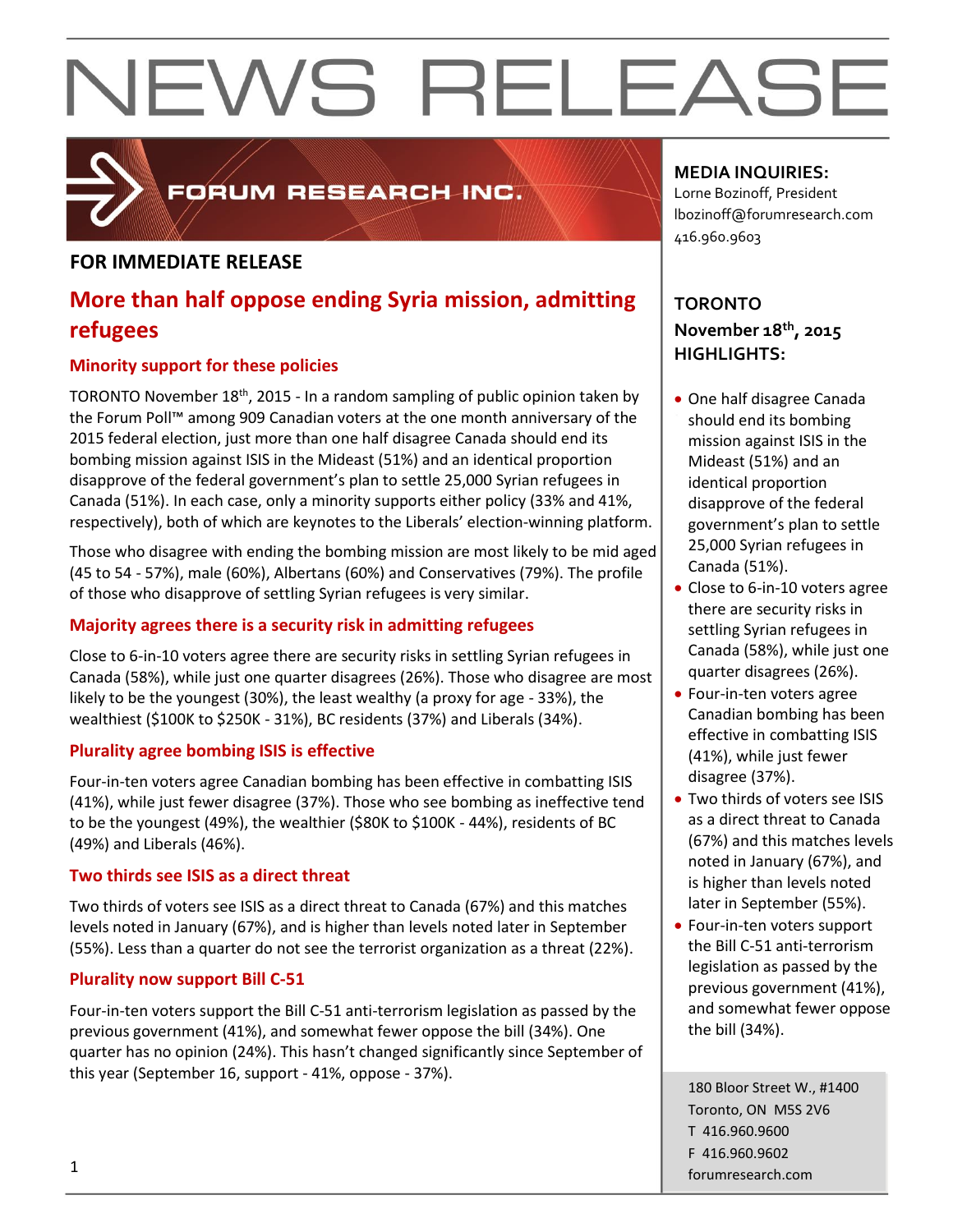

### FORUM RESEARCH INC.

"Ending the air mission and admitting thousands of refugees are two key Liberal policies to which they have repeatedly committed in the past few days, and yet it appears that assertions by party leaders, including the Prime Minister, that this is what voters want, don't appear to ring true," said Forum Research President, Dr. Lorne Bozinoff.

Lorne Bozinoff, Ph.D. is the president and founder of Forum Research. He can be reached at [lbozinoff@forumresearch.com](mailto:lbozinoff@forumresearch.com) or at (416) 960-9603.

### **MEDIA INQUIRIES:**

Lorne Bozinoff, President lbozinoff@forumresearch.com 416.960.9603

### **TORONTO November 18th, 2015**

### **HIGHLIGHTS:**

 "Ending the air mission and admitting thousands of refugees are two key Liberal policies to which they have repeatedly committed in the past few days, and yet it appears that assertions by party leaders, including the Prime Minister, that this is what voters want, don't appear to ring true," said Forum Research President, Dr. Lorne Bozinoff.

180 Bloor Street W., #1400 Toronto, ON M5S 2V6 T 416.960.9600 F 416.960.9602 example to the contract of the contract of the contract of the contract of the contract of the contract of the contract of the contract of the contract of the contract of the contract of the contract of the contract of the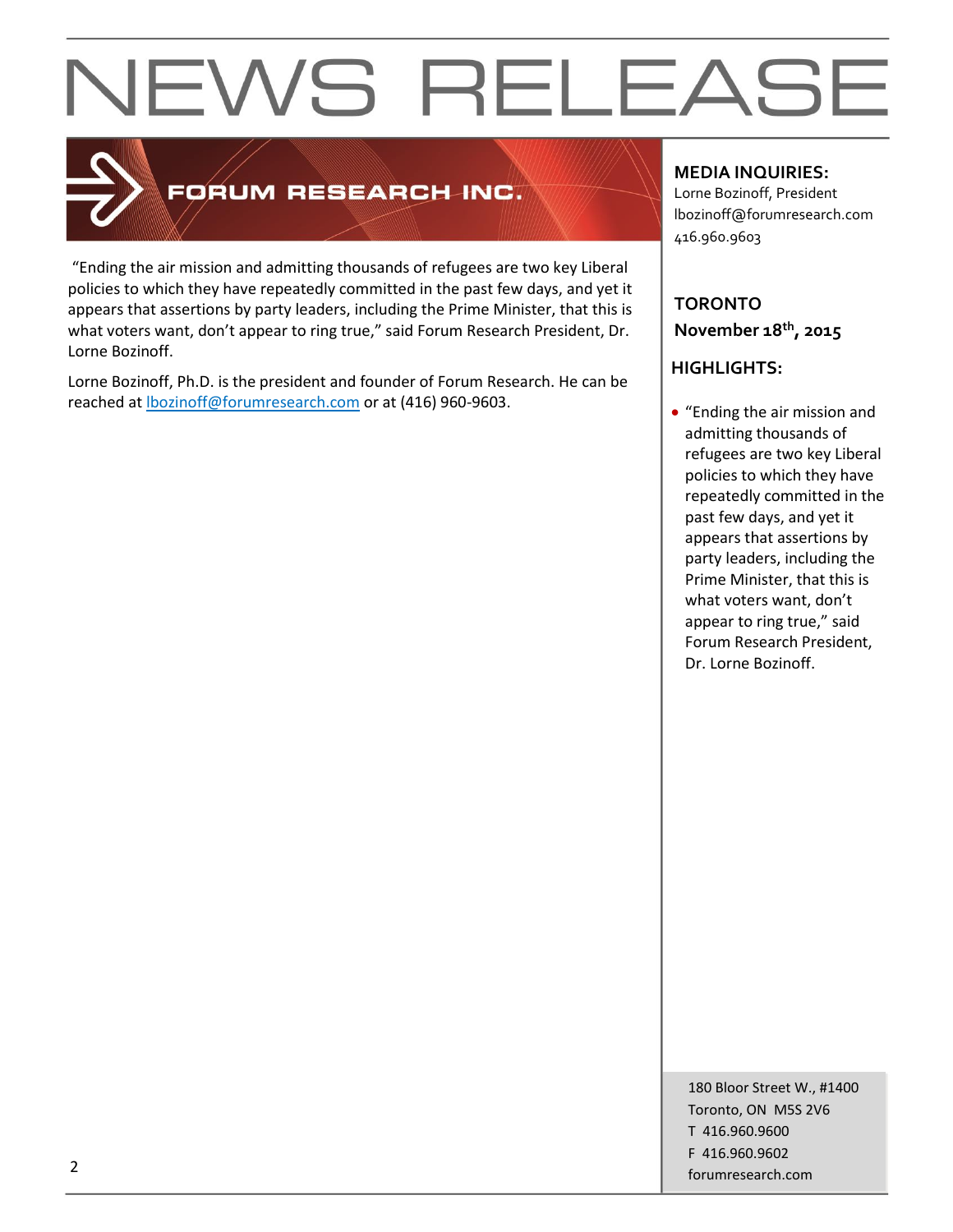### FORUM RESEARCH INC.

### **Methodology**

The Forum Poll™ was conducted by Forum Research with the results based on an interactive voice response telephone survey of 909 randomly selected Canadians 18 years of age or older. The poll was conducted on November 17<sup>th</sup>, 2015.

Results based on the total sample are considered accurate +/- 3%, 19 times out of 20. Subsample results will be less accurate. Margins of error for subsample (such as age, gender) results are available at [www.forumresearch.com/samplestim.asp](http://www.forumresearch.com/samplestim.asp)

Where appropriate, the data has been statistically weighted by age, region, and other variables to ensure that the sample reflects the actual population according to the latest Census data.

This research is not necessarily predictive of future outcomes, but rather, captures opinion at one point in time. Forum Research conducted this poll as a public service and to demonstrate our survey research capabilities. Forum houses its poll results in the Data Library of the Department of Political Science at the University of Toronto.

With offices across Canada and around the world, 100% Canadian-owned Forum Research is one of the country's leading survey research firms. This Forum Poll™and other polls may be found at Forum's poll archive at [www.forumresearch.com/polls.asp](http://www.forumresearch.com/polls.asp)

### **MEDIA INQUIRIES:**

Lorne Bozinoff, President lbozinoff@forumresearch.com 416.960.9603

**TORONTO November 18th, 2015**

### *ISIS: Direct Threat - Trending*

| ℅               | Nov 17th, 2015 | September 16th, 2015 |
|-----------------|----------------|----------------------|
| Sample          | 909            | 1402                 |
| Agree           | 67             | 55                   |
| <b>Disagree</b> | 22             | 30                   |
| Don't know      | 12             | 14                   |

### *Bill C-51 - Trending*

| %              |     | Nov 17 <sup>th</sup> , 2015   September 16 <sup>th</sup> , 2015 |
|----------------|-----|-----------------------------------------------------------------|
| Sample         | 909 | 1402                                                            |
| <b>Support</b> | 41  | 41                                                              |
| <b>Oppose</b>  | 34  | 37                                                              |
| Don't know     | 24  | つつ                                                              |

180 Bloor Street W., #1400 Toronto, ON M5S 2V6 T 416.960.9600 F 416.960.9602 forumresearch.com and the set of the set of the set of the set of the set of the set of the set of the set of the set of the set of the set of the set of the set of the set of the set of the set of the set of the set of th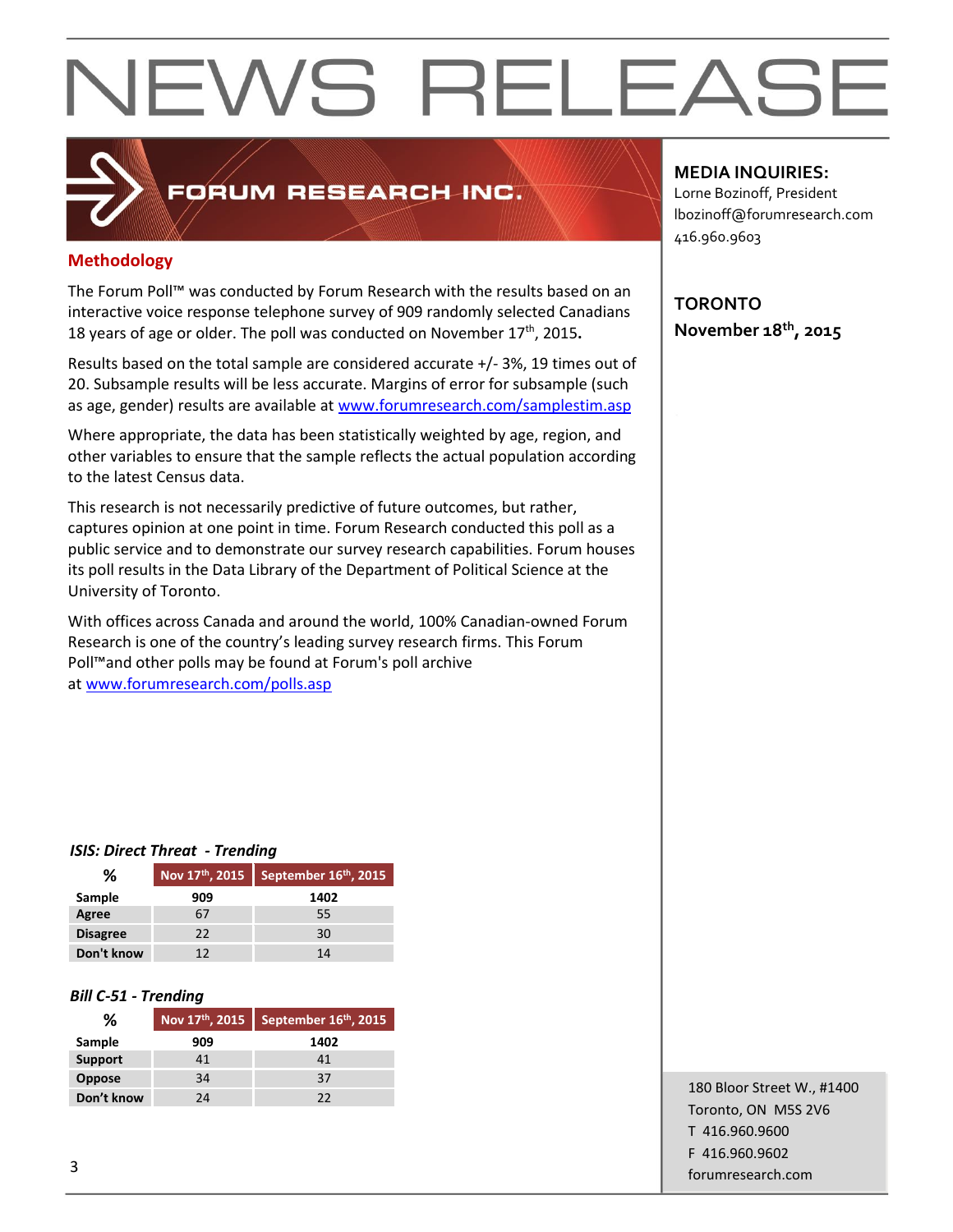### FORUM RESEARCH INC.

### *Canada & ISIS*

*'Do you agree or disagree Canada should end its bombing missions against ISIS in the Mid-East?'*

### *[All Respondents]*

### *Age / Gender*

| %               | <b>Total</b> | 18-34 | 35-44 | 45-54 | 55-64 | $65+$ | <b>Male</b> | Female |
|-----------------|--------------|-------|-------|-------|-------|-------|-------------|--------|
| Sample          | 909          | 159   | 126   | 184   | 219   | 221   | 512         | 397    |
| Agree           | 33           | 41    | 30    | 25    | 31    | 35    | 29          | 37     |
| <b>Disagree</b> | 51           | 44    | 53    | 57    | 53    | 52    | 60          | 43     |
| Don't know      | 15           | 15    | 17    | 17    | 15    | 13    |             | 19     |

### *Region*

| %               | <b>Total</b> | Atl | Que | <b>ON</b> | Man/Sask | AB  | <b>BC</b> | <b>English</b> | <b>French</b> |
|-----------------|--------------|-----|-----|-----------|----------|-----|-----------|----------------|---------------|
| Sample          | 909          | 83  | 265 | 331       | 74       | 110 | 46        | 656            | 253           |
| Agree           | 33           | 39  | 33  | 30        | 30       | 31  | 46        | 34             | 31            |
| <b>Disagree</b> | 51           | 54  | 54  | 55        | 51       | 60  | 27        | 50             | 57            |
| Don't know      | 15           |     | 13  | 16        | 19       | 9   | 27        | 16             | 13            |

### *Federal Vote Preference*

| %               | <b>Total</b> | Cons | Lib | <b>NDP</b> | Green | <b>Bloc</b> | <b>Other Parties</b> |
|-----------------|--------------|------|-----|------------|-------|-------------|----------------------|
| Sample          | 909          | 321  | 363 | 104        | 45    | 44          | 15                   |
| Agree           | 33           | 12   | 50  | 34         | 43    | 22          | 45                   |
| <b>Disagree</b> | 51           | 79   | 33  | 50         | 34    | 65          | 25                   |
| Don't know      | 15           | 9    | 18  | 15         | 22    | 13          | 30                   |

### **MEDIA INQUIRIES:**

Lorne Bozinoff, President lbozinoff@forumresearch.com 416.960.9603

### **TORONTO November 18th, 2015**

180 Bloor Street W., #1400 Toronto, ON M5S 2V6 T 416.960.9600 F 416.960.9602 example to the contract of the contract of the contract of the contract of the contract of the contract of the contract of the contract of the contract of the contract of the contract of the contract of the contract of the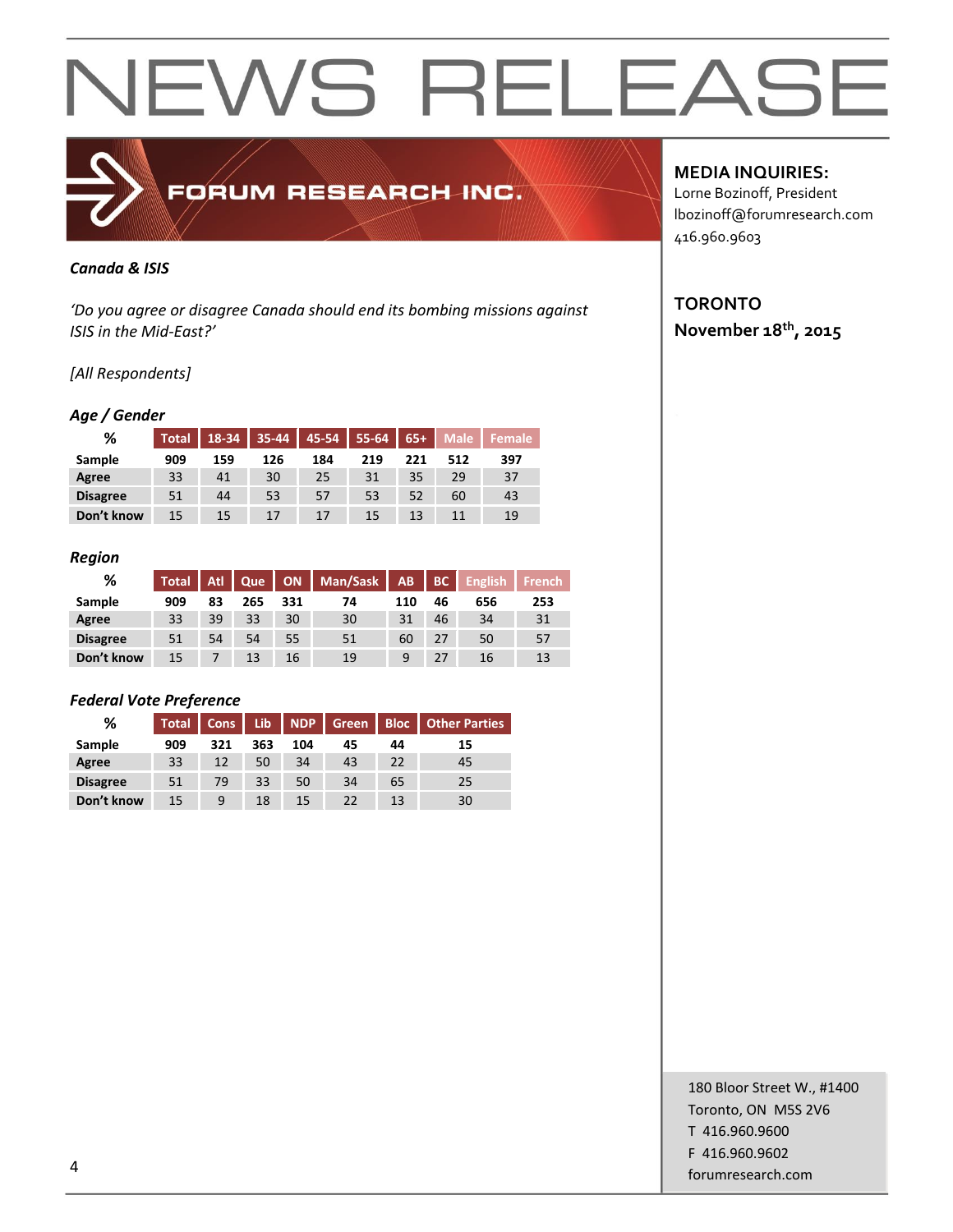

*'Do you agree or disagree bombing has been effective in combatting ISIS?'*

FORUM RESEARCH INC.

### *[All Respondents]*

### *Age / Gender*

| %               | <b>Total</b> | 18-34 | 35-44 | 45-54 | $155-64$ | $65+$ | <b>Male</b> | <b>Female</b> |
|-----------------|--------------|-------|-------|-------|----------|-------|-------------|---------------|
| Sample          | 909          | 159   | 126   | 184   | 219      | 221   | 512         | 397           |
| Agree           | 41           | 32    | 39    | 55    | 40       | 45    | 47          | 36            |
| <b>Disagree</b> | 37           | 48    | 42    | 26    | 34       | 32    | 36          | 39            |
| Don't know      | 21           | 20    | 19    | 19    | 26       | 24    |             | 26            |

### *Region*

| %               | <b>Total</b> | <b>Atl</b> | Que | <b>ON</b> | Man/Sask | <b>AB</b> | BC | <b>English</b> | <b>French</b> |
|-----------------|--------------|------------|-----|-----------|----------|-----------|----|----------------|---------------|
| Sample          | 909          | 83         | 265 | 331       | 74       | 110       | 46 | 656            | 253           |
| Agree           | 41           | 49         | 54  | 37        | 42       | 51        | 18 | 37             | 56            |
| <b>Disagree</b> | 37           | 33         | 30  | 43        | 38       | 24        | 49 | 40             | 30            |
| Don't know      | 21           | 18         | 16  | 20        | 20       | 25        | 33 | 23             | 14            |

### *Federal Vote Preference*

| %               | <b>Total</b> | <b>Cons</b> | Lib | <b>NDP</b> | Green | <b>Bloc</b> | <b>Other Parties</b> |
|-----------------|--------------|-------------|-----|------------|-------|-------------|----------------------|
| Sample          | 909          | 321         | 363 | 104        | 45    | 44          | 15                   |
| Agree           | 41           | 64          | 28  | 37         | 16    | 61          | 40                   |
| <b>Disagree</b> | 37           | 20          | 46  | 44         | 66    | 26          | 35                   |
| Don't know      | 21           | 16          | 25  | 19         | 17    | 13          | 25                   |

**MEDIA INQUIRIES:**

Lorne Bozinoff, President lbozinoff@forumresearch.com 416.960.9603

### **TORONTO November 18th, 2015**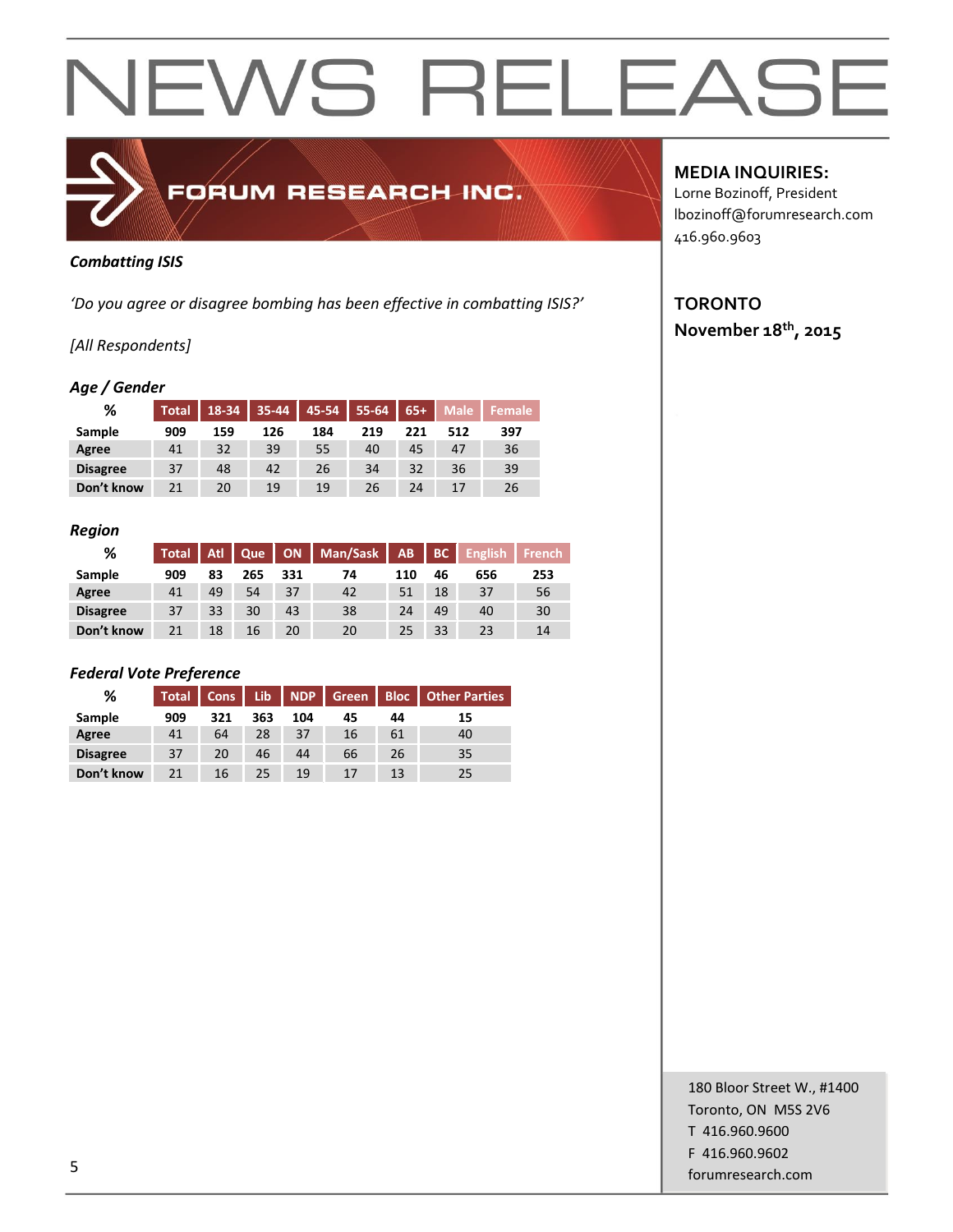

### *ISIS: Direct Threat*

*'Do you agree or disagree ISIS is a direct threat to Canada?'*

### *[All Respondents]*

### *Age / Gender*

| %               | <b>Total</b> | 18-34 | 35-44 | 45-54 | 55-64 | $65+$ | <b>Male</b> | Female |
|-----------------|--------------|-------|-------|-------|-------|-------|-------------|--------|
| Sample          | 909          | 159   | 126   | 184   | 219   | 221   | 512         | 397    |
| Agree           | 67           | 57    | 62    | 75    | 73    | 73    | 72          | 62     |
| <b>Disagree</b> | 22           | 32    | 26    | 12    | 19    | 14    | 21          | 22     |
| Don't know      | 12           | 12    | 12    | 13    |       | 13    |             | 16     |

### *Region*

| %               | <b>Total</b> | Atl. | Que | <b>ON</b> | Man/Sask | AB  | <b>BC</b> | <b>English</b> | French |
|-----------------|--------------|------|-----|-----------|----------|-----|-----------|----------------|--------|
| Sample          | 909          | 83   | 265 | 331       | 74       | 110 | 46        | 656            | 253    |
| Agree           | 67           | 68   | 76  | 66        | 70       | 68  | 48        | 64             | 75     |
| <b>Disagree</b> | 22           | 24   | 12  | 22        | 17       | 25  | 38        | 25             | 13     |
| Don't know      | 12           | 8    |     | 12        | 14       |     | 14        |                | 12     |

### *Federal Vote Preference*

| ℅               | Total | Cons | Lib | <b>NDP</b> | <b>Green</b> | <b>Bloc</b> | <b>Other Parties</b> |
|-----------------|-------|------|-----|------------|--------------|-------------|----------------------|
| Sample          | 909   | 321  | 363 | 104        | 45           | 44          | 15                   |
| Agree           | 67    | 87   | 55  | 60         | 45           | 91          | 72                   |
| <b>Disagree</b> | 22    | 6    | 29  | 33         | 48           | $\mathbf b$ | 17                   |
| Don't know      | 12    | b    | 17  |            |              |             | 11                   |

**MEDIA INQUIRIES:**

Lorne Bozinoff, President lbozinoff@forumresearch.com 416.960.9603

### **TORONTO**

**November 18th, 2015**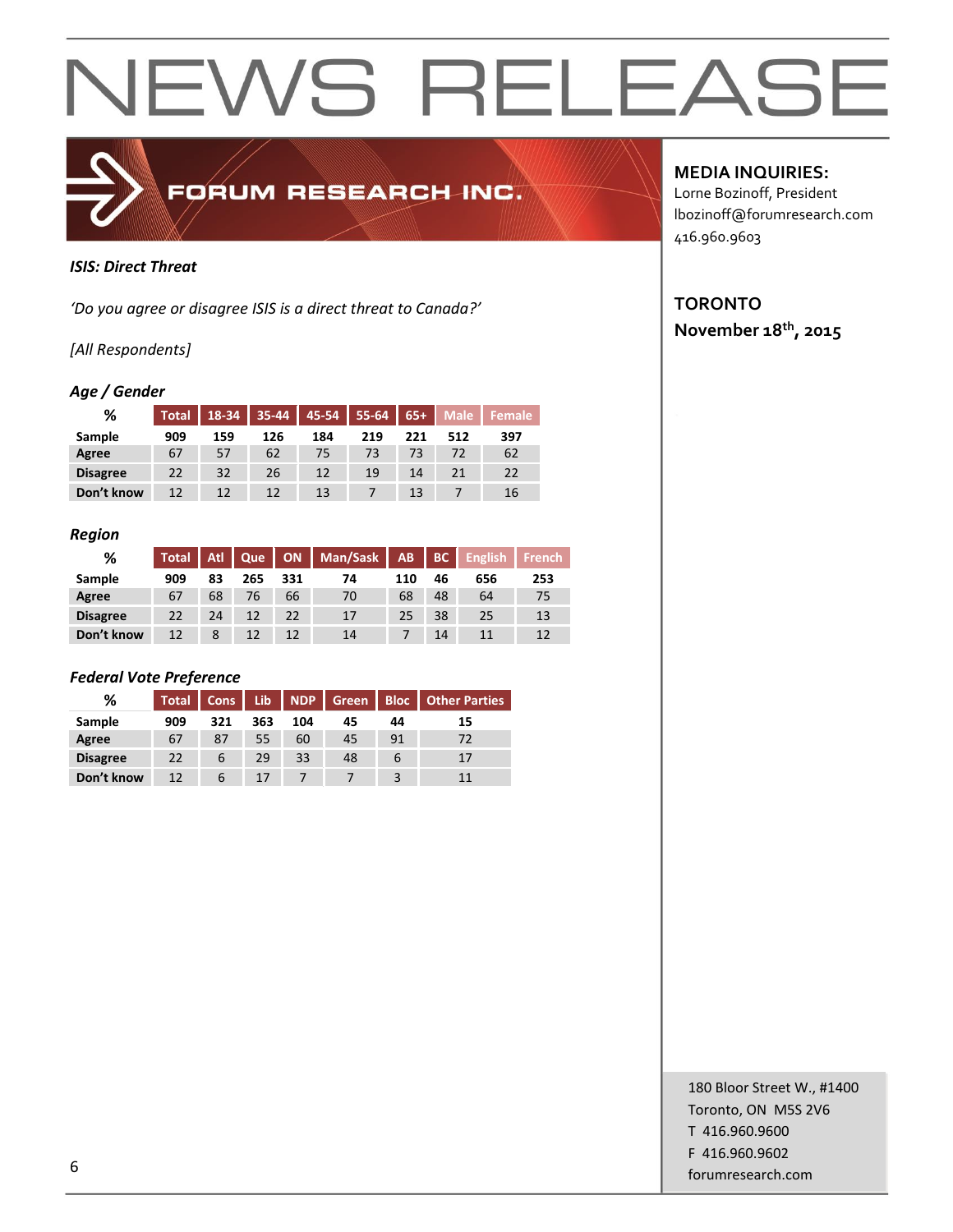### *Bill C-51*

*'Do you support or oppose Bill C-51, the anti-terrorism legislation passed by the previous government?'*

FORUM RESEARCH INC.

### *[All Respondents]*

### *Age / Gender*

| %             | <b>Total</b> | 18-34 | 35-44 | 45-54 | 55-64 | $65+$ | <b>Male</b> | <b>Female</b> |
|---------------|--------------|-------|-------|-------|-------|-------|-------------|---------------|
| Sample        | 909          | 159   | 126   | 184   | 219   | 221   | 512         | 397           |
| Support       | 41           | 33    | 38    | 50    | 45    | 44    | 47          | 36            |
| <b>Oppose</b> | 34           | 43    | 34    | 28    | 29    | 33    | 36          | 33            |
| Don't know    | 24           | 24    | 27    | 22    | 26    | 23    |             | 32            |

### *Region*

| %              | Total Atl Que |    |     | <b>ON</b> | Man/Sask | AB  |    | English | French |
|----------------|---------------|----|-----|-----------|----------|-----|----|---------|--------|
| Sample         | 909           | 83 | 265 | 331       | 74       | 110 | 46 | 656     | 253    |
| <b>Support</b> | 41            | 41 | 48  | 41        | 46       | 48  | 23 | 39      | 50     |
| <b>Oppose</b>  | 34            | 39 | 24  | 35        | 21       | 32  | 58 | 38      | 23     |
| Don't know     | 24            | 20 | 28  | 24        | 33       | 19  | 19 | 23      | 28     |

### *Federal Vote Preference*

| %              | <b>Total</b> | Cons | Lib | <b>NDP</b> | Green | Bloc | <b>Other Parties</b> |
|----------------|--------------|------|-----|------------|-------|------|----------------------|
| Sample         | 909          | 321  | 363 | 104        | 45    | 44   | 15                   |
| <b>Support</b> | 41           | 75   | 23  | 26         | 19    | 54   | 51                   |
| <b>Oppose</b>  | 34           | 10   | 47  | 52         | 58    | 18   | 22                   |
| Don't know     | 24           | 15   | 30  | 22         | 23    | 28   | 27                   |

### **MEDIA INQUIRIES:**

Lorne Bozinoff, President lbozinoff@forumresearch.com 416.960.9603

### **TORONTO November 18th, 2015**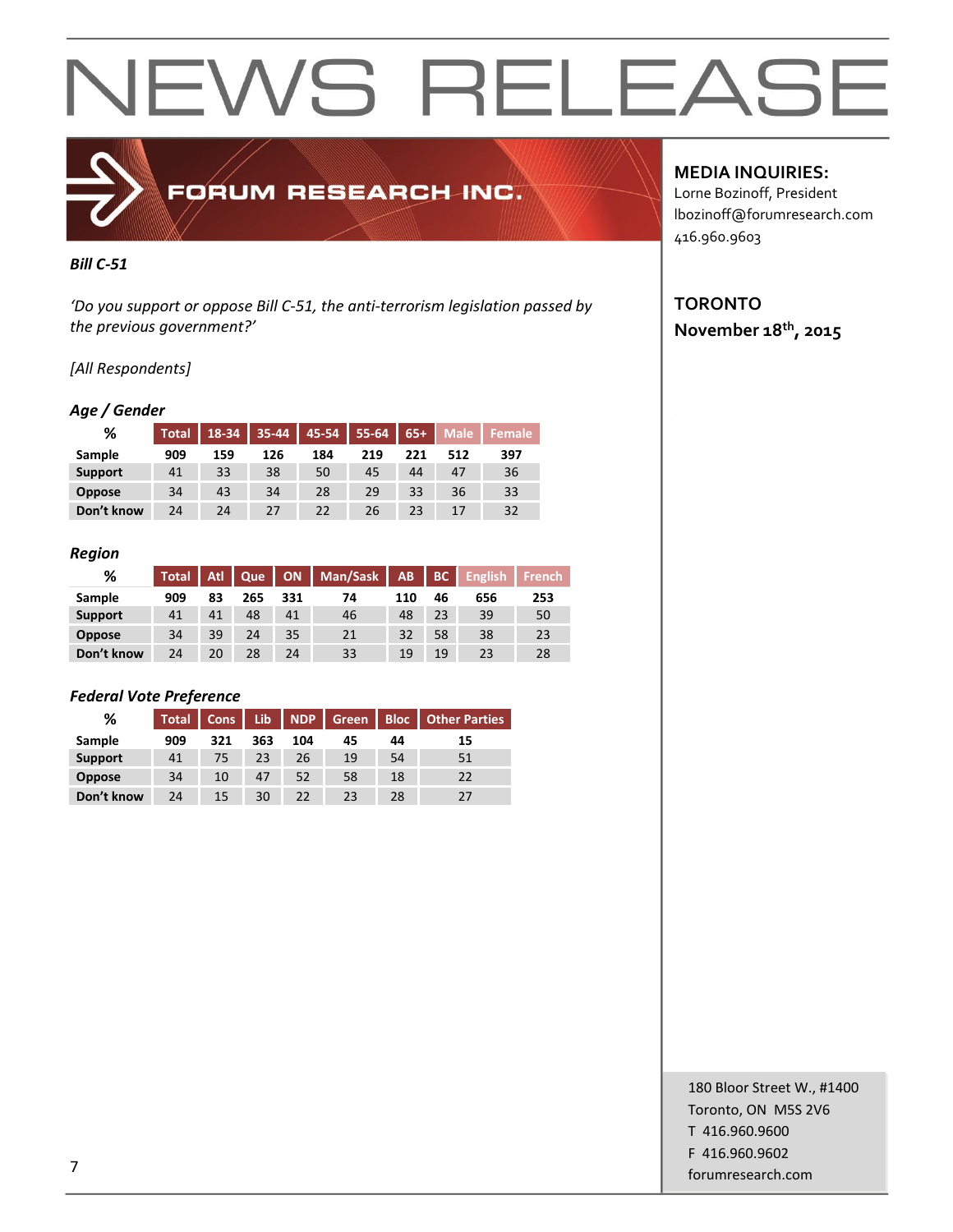

### *Settling Syrian Refugees: Approval*

*'Do you approve or disapprove of the government's plan to settle 25,000 Syrian refugees in Canada?'*

### *[All Respondents]*

### *Age / Gender*

| %                 | <b>Total</b> | 18-34 | $35 - 44$ | $45-54$ | $55 - 64$ | $65+$ | <b>Male</b> | <b>Female</b> ' |
|-------------------|--------------|-------|-----------|---------|-----------|-------|-------------|-----------------|
| Sample            | 909          | 159   | 126       | 184     | 219       | 221   | 512         | 397             |
| Approve           | 41           | 49    | 42        | 28      | 43        | 37    | 37          | 43              |
| <b>Disapprove</b> | 51           | 43    | 50        | 63      | 50        | 50    | 55          | 46              |
| Don't know        | 9            |       |           | 9       | 6         |       |             | 10              |

### *Region*

| %                 | Total   Atl |    | Que | <b>ON</b> | Man/Sask | AB  | <b>BC</b> | $\blacksquare$ English | <b>French</b> |
|-------------------|-------------|----|-----|-----------|----------|-----|-----------|------------------------|---------------|
| Sample            | 909         | 83 | 265 | 331       | 74       | 110 | 46        | 656                    | 253           |
| Approve           | 41          | 35 | 34  | 41        | 26       | 36  | 64        | 43                     | 33            |
| <b>Disapprove</b> | 51          | 57 | 55  | 52        | 66       | 58  | 22        | 49                     | 57            |
| Don't know        | 9           | 9  |     | 6         |          | b   | 14        |                        | 10            |

### *Federal Vote Preference*

| %                 | <b>Total</b> | <b>Cons</b> | Lib | <b>NDP</b> | Green | <b>Bloc</b> | <b>Other Parties</b> |
|-------------------|--------------|-------------|-----|------------|-------|-------------|----------------------|
| Sample            | 909          | 321         | 363 | 104        | 45    | 44          | 15                   |
| <b>Approve</b>    | 41           | 14          | 59  | 53         | 51    | 21          | 31                   |
| <b>Disapprove</b> | 51           | 80          | 30  | 36         | 39    | 75          | 54                   |
| Don't know        | 9            |             | 10  | 10         |       |             | 14                   |

### **MEDIA INQUIRIES:**

Lorne Bozinoff, President lbozinoff@forumresearch.com 416.960.9603

### **TORONTO November 18th, 2015**

180 Bloor Street W., #1400 Toronto, ON M5S 2V6 T 416.960.9600 F 416.960.9602 end to the state of the state of the state of the state of the state of the state of the state of the state of the state of the state of the state of the state of the state of the state of the state of the state of the sta